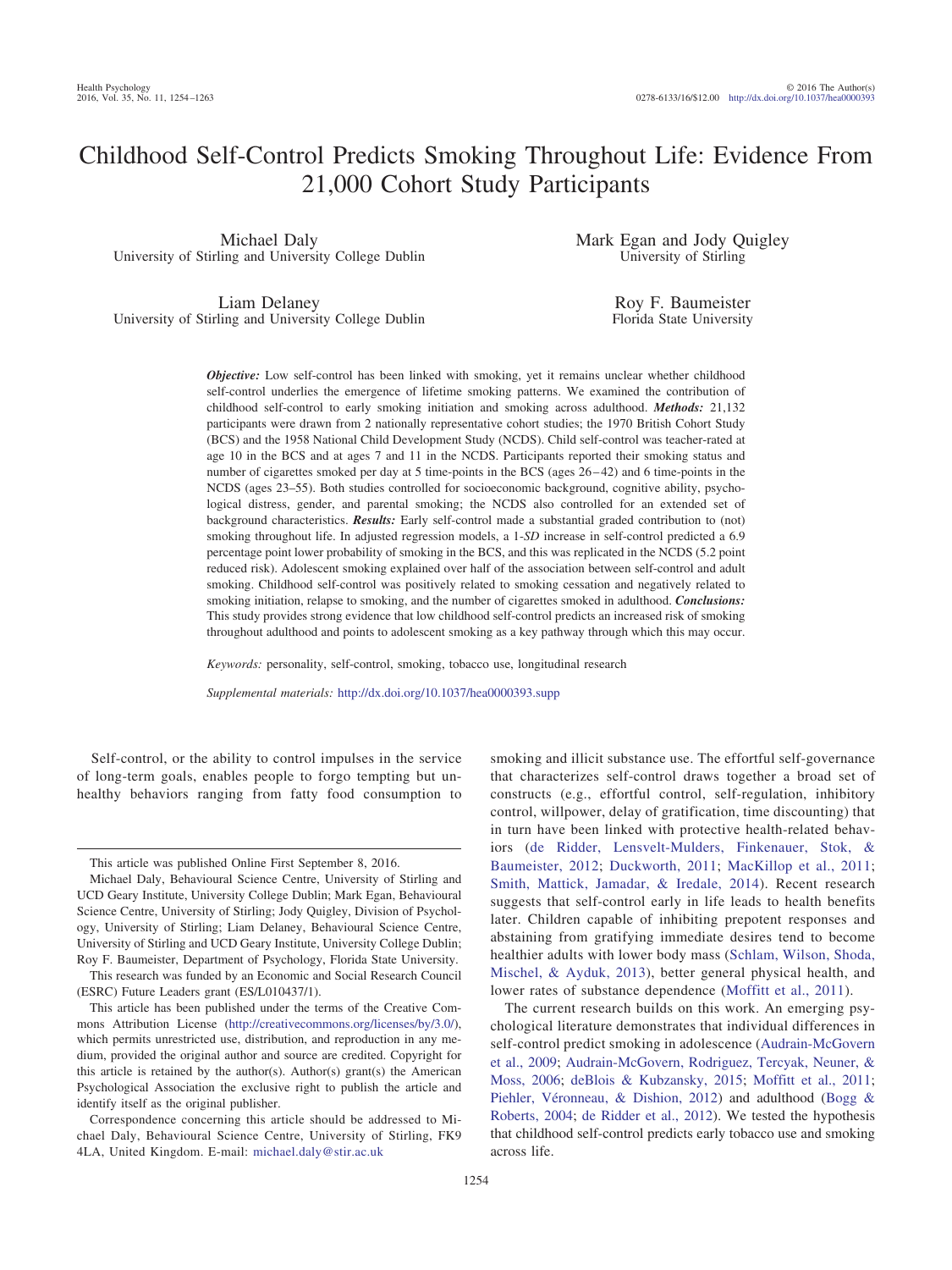# **Self-Control and Smoking**

Why are some children more vulnerable than others to becoming tobacco users? One factor is environmental exposure: being raised by parents who smoke or in an environment where smoking is prevalent has been linked to early smoking initiation [\(Bricker et](#page-7-3) [al., 2006;](#page-7-3) [Hiscock, Bauld, Amos, Fidler, & Munafo, 2012\)](#page-8-5). Another factor is early personality. Enduring behavioral tendencies emerge early and have consequential effects on a range of adult outcomes. For example, the capacity to exert self-control over thoughts and actions from ages 3 to 11 predicts substance dependence at age 32 [\(Moffitt et al., 2011\)](#page-8-3).

Longitudinal studies have also linked childhood and adolescent conscientiousness to subsequent smoking (e.g., [Pluess & Bartley,](#page-9-3) [2015\)](#page-9-3). In fact, a substantial part of the health benefits of conscientiousness comes from not smoking [\(Hampson, Edmonds, Gold](#page-8-6)[berg, Dubanoski, & Hillier, 2015;](#page-8-6) [Hampson, Goldberg, Vogt, &](#page-8-7) [Dubanoski, 2007\)](#page-8-7). Self-regulatory processes may underlie the development of conscientiousness [\(Eisenberg, Duckworth, Spinrad,](#page-8-8) [& Valiente, 2014\)](#page-8-8) and explain why more conscientious individuals tend not to smoke and live longer, healthier lives [\(Bogg & Roberts,](#page-7-2) [2004;](#page-7-2) [Costa, Weiss, Duberstein, Friedman, & Siegler, 2014;](#page-8-9) [Hampson et al., 2016;](#page-8-10) [Turiano, Hill, Roberts, Spiro, & Mroczek,](#page-9-4) [2012\)](#page-9-4).

Only a few longitudinal studies have shown that self-control problems place children at risk of subsequent smoking initiation in adolescence [\(deBlois & Kubzansky, 2015;](#page-8-4) [de Winter, Visser,](#page-8-11) [Verhulst, Vollebergh, & Reijneveld, 2015;](#page-8-11) [King, Fleming, Mo](#page-8-12)[nahan, & Catalano, 2011;](#page-8-12) [Lee, McClernon, Kollins, Prybol, &](#page-8-13) [Fuemmeler, 2013;](#page-8-13) [Moffitt et al., 2011\)](#page-8-3) and, in turn, increase risk of smoking in young adulthood [\(Lipkus, Barefoot, Williams, &](#page-8-14) [Siegler, 1994;](#page-8-14) [Welch & Poulton, 2009\)](#page-9-5). The link between childhood self-control and smoking has not been examined using national data, nor has the potential protective role of self-regulatory skills in reducing the persistence of smoking across adulthood been identified. The paucity of data linking childhood self-control to adult smoking is surprising considering that recent reviews have implicated personality, behavioral, and neurobiological measures of impaired self-control in all stages of smoking, including initiation, maintenance, and relapse [\(Bloom, Matsko, & Cimino, 2014;](#page-7-4) [MacKillop et al., 2011\)](#page-8-2).

Self-control, an important resource for resisting cravings and avoiding temptation, is likely to be vital to understanding who begins, continues, and gives up smoking. Children with low selfcontrol are more susceptible to tobacco advertising and the influence of peers who smoke [\(Audrain-McGovern et al., 2006;](#page-7-1) [Piehler](#page-9-2) [et al., 2012;](#page-9-2) [Wills et al., 2010\)](#page-9-6). Adolescents with better self-control are less likely to begin smoking as young adults [\(Audrain-](#page-7-0)[McGovern et al., 2009\)](#page-7-0), and less impulsive smokers (presumably those with more self-control) are more successful in achieving their smoking cessation goals [\(Ida, Goto, Takahashi, & Nishimura,](#page-8-15) [2011\)](#page-8-15). Finally, interventions that increase self-control can reduce the risk of relapse among quitters [\(Muraven, 2010\)](#page-8-16).

# **Aims of the Present Study**

Existing research strongly suggests a potential role for selfcontrol in shaping smoking habits. However, this work has been limited by the use of non-nationally representative samples, short periods of follow-up, lack of multiwave data, and personality

measures elicited after smoking initiation. We used two large cohort studies containing comprehensive data on tobacco use over a prolonged period spanning childhood to midlife.

We hypothesized that low self-control is a core reason why children take up smoking in adolescence and continue to smoke throughout life. Furthermore, we aimed to address four key limitations of the previous literature. First, we used childhood measures of self-control to predict later smoking and, where possible, eliminated from the sample any children who were already smokers at baseline. Other studies measuring smoking and self-control at the same time introduce potential ambiguities because selfcontrol can change in response to prolonged exposure to nicotine, smoking deprivation, and cessation [\(Bloom, Matsko, & Cimino,](#page-7-4) [2014;](#page-7-4) [Ida et al., 2011;](#page-8-15) [Sutin et al., 2013;](#page-9-7) [Yamane et al., 2013\)](#page-9-8). Second, we examined the potential confounding role of important contextual factors including low social class, parental smoking, and early individual differences including psychological distress and low cognitive ability, which increase the risk of tobacco use and covary with self-control [\(Bricker et al., 2006;](#page-7-3) [Hiscock et](#page-8-5) [al., 2012;](#page-8-5) [Lynskey & Fergusson, 1995\)](#page-8-17). Third, we prospectively examined smoking status across multiple life stages, allowing us to test whether adolescent smoking was a pathway from early life self-control to adult smoking. Fourth, by examining changes in smoking status across adulthood, we could test whether selfcontrol underlies the processes that shape population smoking levels: smoking initiation, relapse, and cessation.

# **Method**

## **Participants**

This study used data from two nationally representative ongoing British birth cohort studies. The British Cohort Study (BCS) is a multidisciplinary prospective study of individuals born in Britain in a single week in 1970 and traced longitudinally to 2012. The National Child Development Study (NCDS) is a longitudinal study of children born in a single week in Britain in 1958, with the most recent wave of follow-up completed in 2013. All datasets used are listed in the Supplementary Materials, Section 1.

**British Cohort Study.** The BCS tracks individuals' health, education, social development, and economic experiences across life. Follow-up assessments have been conducted in several waves from childhood through to adulthood. We used the BCS data to examine links between childhood self-control at age 10 and smoking behavior at ages 26, 30, 34, 38 and 42, using a sample of 8,526.

**National Child Development Study.** We used the NCDS to extend our analysis to an older cohort. We also used the richer background data available in the NCDS to more stringently test the contribution of childhood self-control, measured at ages 7 and 11, to smoking behavior at ages 23, 33, 42, 46, 50, and 55, using a sample of 12,605.

### **Measures**

**Childhood self-control.** In the BCS, self-control was measured at age 10 using 9 teacher-rated items based on questionnaires developed by [Conners \(1969\)](#page-8-18) and [Rutter \(1967\).](#page-9-9) Teachers rated the child's typical ability to control attention (e.g., "pays attention in class," "cannot concentrate on a particular task") and persevere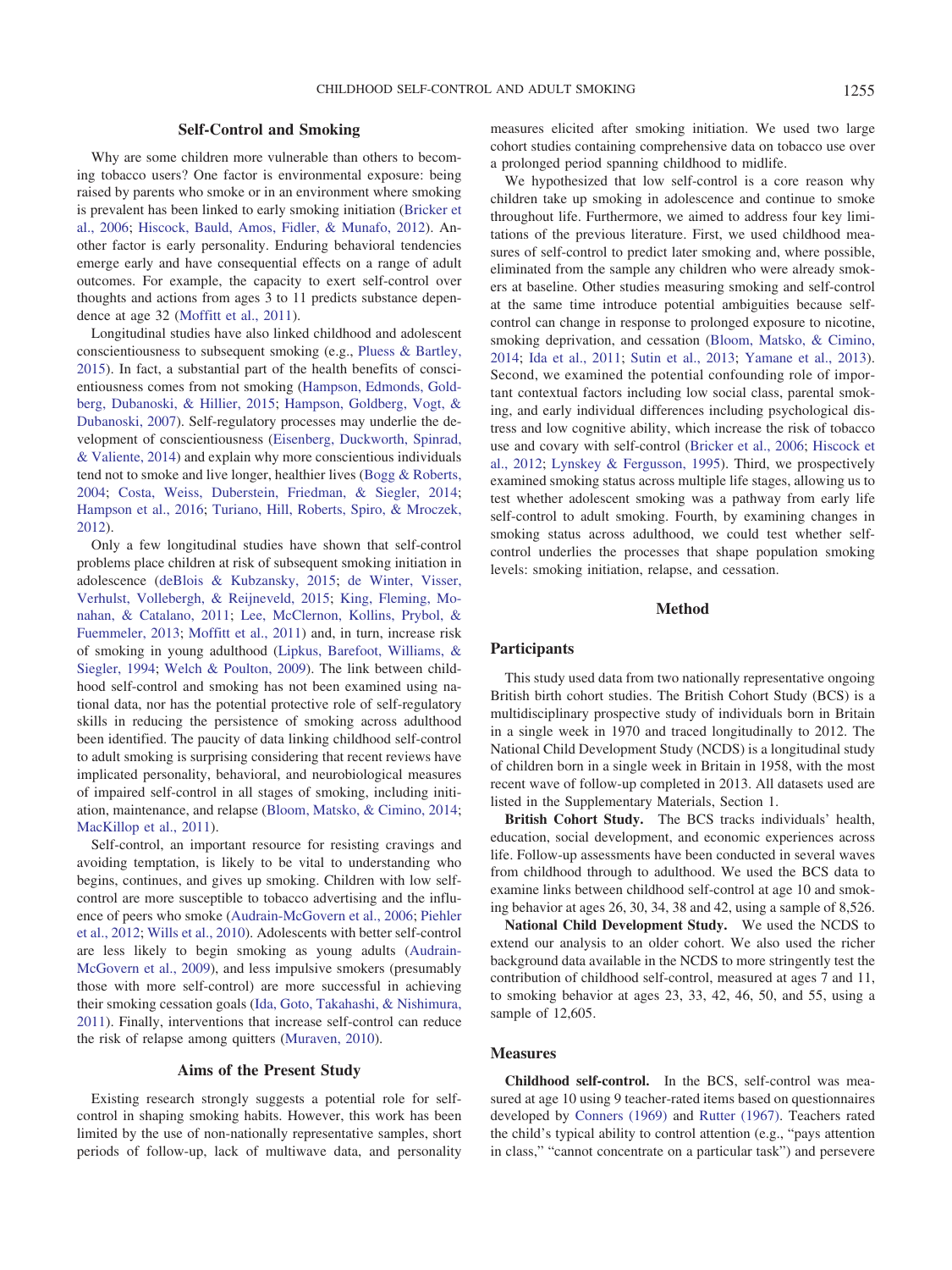on tasks (e.g., "shows perseverance," "fails to finish tasks")—two core elements of common self-control measures (e.g., [Hagger,](#page-8-19) [Wood, Stiff, & Chatzisarantis, 2010\)](#page-8-19)—using a visual analogue scale ranging from "not at all" to "a great deal" (coded numerically as 1 to 47). We reverse-scored ratings as appropriate so that higher scores always meant better self-control, and took the average of the nine items to obtain a composite self-control score  $(M = 31.3,$  $SD = 10.1$ ; Cronbach's alpha = .92).

In the NCDS, self-control was measured at ages 7 and 11 using 13 teacher-rated items from the Bristol Social Adjustment Guides. These items described "impulsive acting out without regard for consequences" and included measures of attentional control and impulsive behavior (e.g., "cannot attend or concentrate for long" and "constantly needs petty correction"; [Stott, 1969\)](#page-9-10). Teachers underlined the phrases they thought described the child's typical behavior; each underlined item was scored as 1 point. Items were reverse-scored so that higher scores indicated better self-control and total self-control scores were derived from the number of statements endorsed, for a maximum score of 13 points. We took the average of the age 7 and 11 scores  $(M = 11.6, SD = 1.7)$ . If a participant had complete data for only one of the two time-points, we used that score. Although individual items from the NCDS scales were not available in the original NCDS data, high levels of reliability (Cronbach's alpha  $= .87$ ) were found in the validation study reported in [Daly, Delaney, Egan, and Baumeister](#page-8-20) [\(2015\).](#page-8-20) The validation exercise in [Daly et al. \(2015\)](#page-8-21) also found that the self-control measures in both studies corresponded closely  $(r > .7)$ unadjusted correlation;  $r > .8$  after adjustment for measurement error), with parents' ratings of their children's self-control on two contemporary self-control measures: the Brief Self-Control Scale [\(Tangney, Baumeister, & Boone, 2004\)](#page-9-11) and the Domain-Specific Impulsivity Scale [\(Tsukayama, Duckworth, & Kim, 2013\)](#page-9-12). Individual items and details of the scales are in the Supplementary Materials, Section 2.

Self-control measures in both studies were standardized to have a mean of 0 and a standard deviation of 1. Due to clustering at the high end of the scale, the maximum observed score in the NCDS was 0.8 *SD* above the mean.

**Adult smoking.** In both cohorts, participants indicated whether they "smoke cigarettes every day," "smoke cigarettes occasionally but not every day," "used to smoke cigarettes but don't at all now," or "never smoked cigarettes" at each wave across adulthood. We created a categorical variable at each wave classifying participants as "never smokers," "ex-smokers," or "smokers" (daily and occasional smokers combined). Our "smoker" definition followed the U.K. Office for National Statistics (ONS) smoking classification system, which combines daily and occasional smokers, allowing smoking rates in the sample to be compared with national statistics (see [Figure 1](#page-2-0) and Supplementary Materials, Section 3). Our second outcome, also reported at each wave, examined the number of cigarettes smoked per day by daily smokers (i.e., those who reported they "smoke cigarettes every day"). The questions used to elicit both smoking outcomes are described in the Supplementary Materials, Section 4. Participants provided smoking data in 72.4% of possible survey waves, and a set of weighted analyses (available on request) showed that accounting for selection bias and the association between baseline characteristics and missing data across survey waves did not affect the relationship between self-control and smoking status.

In the BCS, it was possible to identify those who met the ONS criteria for child smoking at baseline—defined as a child who



<span id="page-2-0"></span>*Figure 1.* Percentage of smokers (daily and occasional combined) over time in the British Cohort Study (a) and the National Child Development Study (b). Average smoking levels in the cohort studies (black lines) are age and time-period matched to smoking statistics from the U.K. Office for National Statistics (ONS; red [dark gray] lines). Low self-control refers to cohort members scoring 1-*SD* and below the average self-control score (broken line); high self-control refers to those scoring 1-*SD* and above in the BCS, and 0.8-*SD* and above in the NCDS (dotted line). See Supplementary Materials, Section 3 for details of how ONS comparison figures were derived. See the online article for the color version of this figure.

smokes at least one cigarette per week on average. To maintain clarity regarding the direction of influence between self-control and smoking behavior, we therefore removed 91 participants who reported smoking 1 or more cigarettes per week at age 10, when self-control was elicited.

**Adolescent smoking.** In order to test whether adolescent smoking mediated the relationship between childhood self-control and adult smoking behavior, we examined the number of cigarettes smoked per week at age 16 (where  $1 =$  Nonsmoker;  $2 = 1$ cigarette;  $3 = 2{\text -}10$  cigarettes;  $4 = 11{\text -}20$  cigarettes;  $5 = 21{\text -}40$ cigarettes;  $6 = 41 +$  cigarettes) in both cohorts. The questions used to derive our adolescent smoking measure are detailed in the Supplementary Materials, Section 4.

**Parental smoking.** All analyses adjusted for parental smoking, which was measured via parent-report when the cohort member was aged 10 in the BCS and 16 in the NCDS. Maternal and paternal smoking habits were coded as  $0 =$  Nonsmoker;  $1 = 1-10$ cigarettes per day;  $2 = 11-20$  per day;  $3 = 21+$  per day;  $4 =$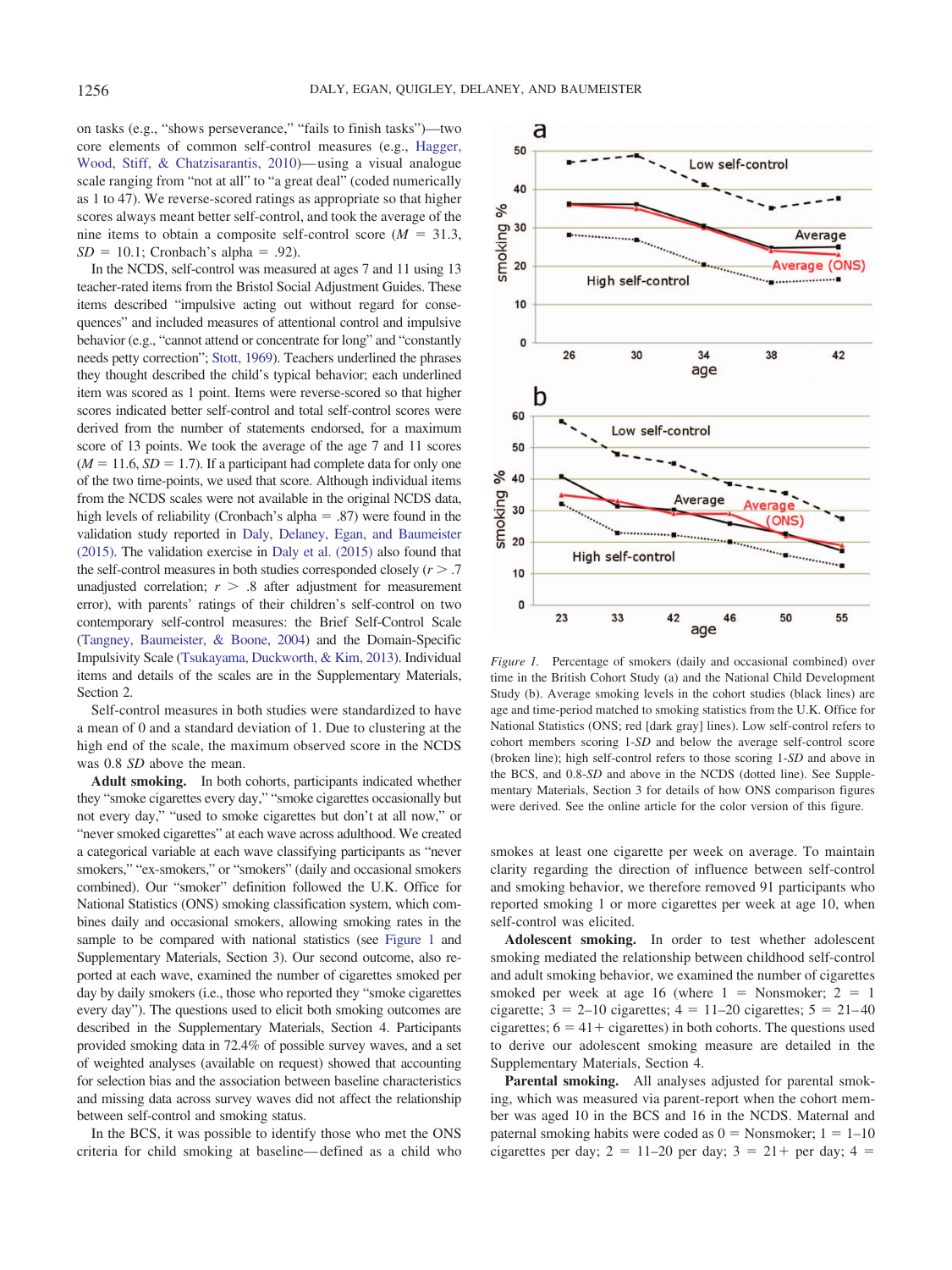missing data. The NCDS also included a category for parental pipe/cigar smoking. Where information on maternal smoking was unavailable at age 16 in the NCDS, we used maternal smoking levels prior to pregnancy. See Supplementary Materials, Section 4 for the individual parental smoking items used.

**Covariates.** The other childhood covariates were gender, general cognitive ability, psychological distress, and social class. In the BCS, cognitive ability was measured at age 10 using the British Ability Scales (BAS), which consist of two verbal and two nonverbal tests [\(Elliott, Murray, & Pearson, 1978;](#page-8-22) Cronbach's alpha = .93). In the NCDS, cognitive ability was measured at age 11 using 40 verbal and 40 nonverbal items [\(Pigeon, 1964;](#page-9-13) Cronbach's alpha = .94). Psychological distress was measured at age 10 in the BCS using 5 teacher-rated items from the Neuroticism/Anxiety subscale of the Child Developmental Behaviors scale (Cronbach's alpha = .85). In the NCDS, distress was measured at ages 7 and 11 using a teacherrated measure of psychological distress (see [Egan, Daly, & Delaney,](#page-8-23) [2015\)](#page-8-23) for further details, and individual distress items are included in Supplementary Materials, Section 2). Social class, elicited at birth and derived from the father's occupation, was classified into five categories based on the Registrar General's Social Classes:  $I =$  professional occupations;  $II =$  managerial and technical occupations;  $III =$  skilled  $occupations$ ;  $IV =$  partly skilled occupations;  $V =$  unskilled occupations. Two additional categories were included to code for "Other" occupational categories (e.g., father unemployed/absent), and missing data.

In addition to these covariates, the comparatively richer background data available in the NCDS allowed us to include eight additional childhood variables that could have affected the association between early self-control and smoking. These variables were the cohort member's race, family difficulties, household size, father's age, and the presence of headaches/epilepsy, intellectual disability, psychiatric problems, and low birth weight. Details of the individual variables are described in the Supplementary Materials, Section 5.

Finally, we included three traits that are conceptually related to self-control in supplementary robustness tests. We included measures of child conduct problems and hyperactivity [\(Lynskey & Fergusson,](#page-8-17) [1995\)](#page-8-17) and assessed whether conscientiousness at age 16 diminished the contribution of childhood self-control to adult smoking independently of smoking behavior at age 16. Details of the measures used are included in Supplemental Materials, Section 6.

## **Statistical Methods**

**Smoking status throughout adulthood.** We specified multinomial logit regressions ( $0 =$  never smoker;  $1 =$  ex-smoker;  $2 =$ smoker) to estimate the probability of smoking at ages 26 to 42 in the BCS and ages 23 to 55 in the NCDS (*Model 1*) and used the *margins* command in Stata [\(Long & Freese, 2014\)](#page-8-24) to present our results in terms of percentage point changes in the probability of the outcome. Ordinary least squares (OLS) regressions were used to examine the number of cigarettes smoked per day among daily smokers over the same periods (*Model 2*). In all analyses standard errors were clustered by individual in order to account for repeated observations across the waves, and both models controlled for age in order to take into account the declining trend in smoking over the lifespan (evident in [Figure 1\)](#page-2-0).

*Model 1* : Smoking status (smoker/ex-smoker/never smoker)<sub>it</sub>

- $= \beta_{0i} + \beta_1 \text{ self-control}_i + \beta_2 \text{ sex}_i + \beta_3 \text{ cognitive ability}_i$ 
	- $+ \beta_4$  psychological distress<sub>i</sub>  $+ \beta_5$  parental smoking<sub>i</sub>
	- $+ \beta_6$  social class<sub>*i*</sub> +  $\beta_7$  age<sub>t</sub>
	- $+ \beta_8$  extended controls<sub>*i*</sub> (NCDS only)  $+ \varepsilon_{it}$

*Model* 2: Cigarettes smoked per day<sub>*it*</sub> =  $\beta_{0i} + \beta_1$  self-control<sub>*i*</sub>

- $+ \beta_2 \text{ sex}_i + \beta_3 \text{ cognitive ability}_i$
- $+ \beta_4$  psychological distress<sub>i</sub>  $+ \beta_5$  parental smoking<sub>i</sub>
- $+ \beta_6$  social class<sub>i</sub> +  $\beta_7$  age<sub>t</sub>
- $+ \beta_8$  extended controls<sub>*i*</sub> (NCDS only)  $+ \varepsilon_{it}$

**Early smoking initiation.** We tested the indirect effect of childhood self-control on later life smoking by adding our measure of adolescent smoking to *Model 1* and then using the *khb* command in Stata [\(Karlson, Holm, & Breen, 2012\)](#page-8-25) to calculate the mediation effect. The *khb* procedure is suitable for examining outcomes measured repeatedly over time and where direct crossmodel comparisons cannot be made because the outcome variable is noncontinuous. In the current study *khb* performs the necessary decomposition to allow the indirect pathway from self-control through an ordinal mediator (adolescent smoking) to a categorical outcome (smoker/ex-/never adult smoker) to be estimated.

**Smoking initiation, relapse, and cessation in adulthood.** We modified *Model 1* to test the link between childhood self-control and three patterns of tobacco use in adulthood: (a) smoking initiation, defined as being a never-smoker at one study wave and beginning tobacco use and reporting being a smoker or ex-smoker at the next wave; (b) relapse, defined as being an ex-smoker at one wave and a smoker at the next; and (c) smoking cessation, defined as being a smoker at one wave and an ex-smoker at the next. We modeled the association between self-control and initiation/relapse/cessation across all survey waves simultaneously in order to gauge the average link between self-control and each of these three patterns of tobacco use.

# **Results**

## **Descriptive Statistics**

Descriptive statistics and bivariate correlations among key variables are shown in [Table 1.](#page-4-0) Average smoking rates were 30.7% in the BCS and 28.9% in the NCDS; smoking rates declined over time (from 36.2% at age 26 to 25.0% at age 42 in the BCS and from 40.8% at age 23 to 17.3% at age 55 in the NCDS) and closely tracked the ONS nationally representative age-matched rates for the U.K. population over the same periods, as shown in [Figure 1.](#page-2-0) Across all waves, the average number of cigarettes smoked per day was  $13.5 (SD = 7.2)$  in the BCS and  $15.9$  ( $SD = 7.9$ ) in the NCDS.

Self-control correlated negatively with smoking (BCS:  $r = -.19$ ; NCDS:  $r = -.20$ ) and with the number of cigarettes consumed by smokers per day  $(r = -.13$  in both studies). [Figure 1](#page-2-0) shows that cohort members with low self-control (the 16.1% of cohort members in the BCS and 11.8% in the NCDS with self-control scores equal to or lower than 1-*SD* below the mean) consistently had smoking rates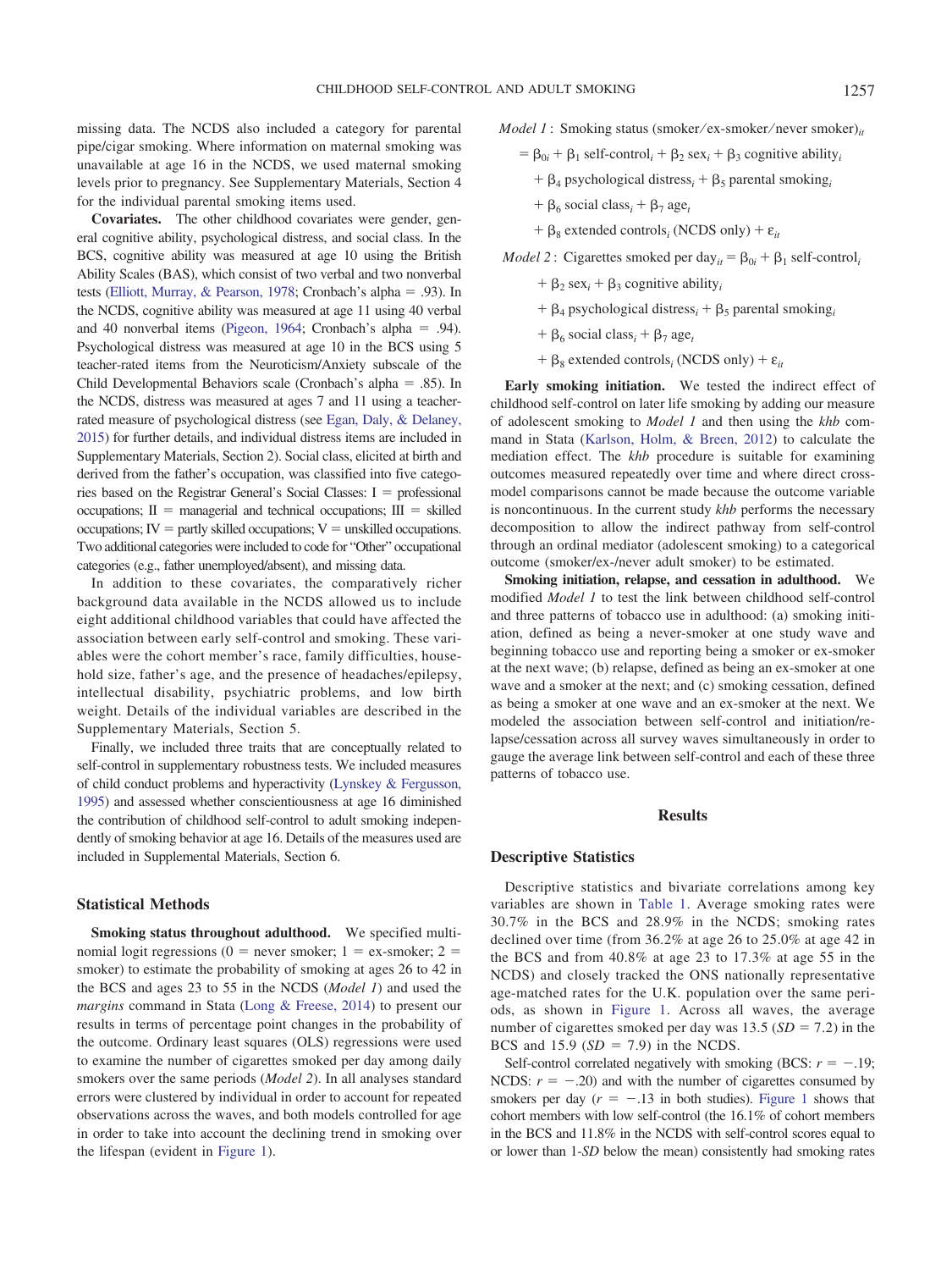| <b>BCS</b>                      |              |        |        |           |        |        |                  | <b>NCDS</b>  |           |        |           |        |        |           |
|---------------------------------|--------------|--------|--------|-----------|--------|--------|------------------|--------------|-----------|--------|-----------|--------|--------|-----------|
| Variables                       | $\%$ /M (SD) | SC     | СA     | <b>PD</b> | F      | S      | PS               | $\%$ /M (SD) | <b>SC</b> | CA     | <b>PD</b> | F      | S      | <b>PS</b> |
| Smoker <sup>a</sup>             | 30.7%        | $-.19$ | $-.12$ | .02       | $-.05$ | .09    | .17              | 28.9%        | $-.20$    | $-.18$ | .13       | $-.02$ | .11    | .12       |
| Cigarettes per day <sup>b</sup> | 13.5(7.2)    | $-.13$ | $-.11$ | .02       | $-.17$ | .10    | .16              | 15.9(7.9)    | $-.13$    | $-.12$ | $.10\,$   | $-.16$ | .12    | .15       |
| Self-control                    | 31.3(10.1)   |        | .42    | $-.39$    | .20    | $-.14$ | $-.15$           | 11.6(1.7)    |           | .38    | $-.45$    | .26    | $-.14$ | $-.11$    |
| Cognitive ability               | 76.7 (14.3)  |        |        | $-.22$    | $-.05$ | $-.29$ | $-.19$           | 43.5(16.0)   |           |        | $-.38$    | $-.07$ | $-.28$ | $-.13$    |
| Psych. distress                 | 18.8(6.2)    |        |        |           | .05    | .05    | .04              | 1.0(1.2)     |           |        |           | $-.12$ | .13    | .09       |
| Female                          | 51%          |        |        |           |        | $-.00$ | .01              | 49%          |           |        |           |        | $-.00$ | .02       |
| Social class <sup>c</sup>       | 3.0(.8)      |        |        |           |        |        | .19 <sub>1</sub> | 3.1(0.9)     |           |        |           |        |        | .14       |
| Parental smoking <sup>d</sup>   | .82(.88)     |        |        |           |        |        |                  | .86(.87)     |           |        |           |        |        |           |

*Descriptive Statistics and Correlations for Key Variables in the British Cohort Study and the National Child Development Study*

*Note.* Bolded correlations are significant at  $p < 0.01$ . SC = self-control; CA = cognitive ability; PD = psychological distress; F = female; S = social class;  $PS =$  parental smoking.

<sup>a</sup> "Smoker" is the average prevalence of smoking for all available waves. <sup>b</sup> "Cigarettes per day" takes the average number of cigarettes smoked for all available waves and is restricted to smokers only. <sup>c</sup> Social class at birth based on father's occupational social class ranges from I (highest: professional/ managerial occupations) to V (lowest: unskilled occupations) and excludes "other" and "missing" categories in order to include this variable in the correlation matrix.  $d$  "Parental smoking" takes the average of "father smoking" and "mother smoking" variables and was rated on a 0–3 scale where  $0 =$ Not a smoker,  $1 = 1-10$  cigarettes per day,  $2 = 11-20$  per day,  $3 = 21+$  per day. It excludes "Pipes/cigars" and "missing" categories for the purpose of including this variable in the correlation matrix. If useable data was not available for both parents, we used data on one parent to maximize sample size.

around 20 percentage points higher than those with high self-control (21.2% of the sample in the BCS scoring equal to or higher than 1-*SD* above the mean, 30.8% of the sample in the NCDS scoring .8-*SD* or greater above the mean). In both studies, average self-control scores decreased in a graded way across the three outcome categories, and the difference in average self-control scores between never smokers and smokers was around 0.4 standard deviations (BCS: Never smoker  $self-control score = 33.5, Ex-smoker = 31.8, Smoker = 29.5, sample$ 

 $SD = 9.9$ ; NCDS: Never smoker self-control score = 12.0, Ex $smoker = 11.7$ , Smoker = 11.3, Sample *SD* = 1.6).

# **Smoking Status Throughout Adulthood**

[Table 2](#page-4-1) shows the main regression results. In both cohorts, higher levels of childhood self-control predicted lower rates of adult smoking after adjustment for cognitive ability, psychological distress, gender, social class at birth, age, and parental smoking in

<span id="page-4-1"></span>Table 2

*Childhood Self-Control Predicting Percentage Point Changes in Adult Smoking in the British Cohort Study (Age 26 – 42) and the National Child Development Study (Age 23–55)*

|                                | <b>BCS</b>     |                  | <b>NCDS</b>          |                          |  |  |
|--------------------------------|----------------|------------------|----------------------|--------------------------|--|--|
| Variables                      | Ex-smoker      | Smoker           | Ex-smoker            | Smoker                   |  |  |
| Self-control                   | $-2.7***$ (.5) | $-6.9***$ (.5)   | $-2.1***$ (.4)       | $-5.2***$ (.4)           |  |  |
| Cognitive ability              | $2.0***$ (.4)  | $-.7(.5)$        | $1.5***(0.4)$        | $-3.0***$ (.4)           |  |  |
| Psych. distress                | $-2.1***$ (.4) | $-2.1***$ (.5)   | .3(.4)               | .5(.4)                   |  |  |
| Female                         | $3.4***(0.8)$  | $-.5(.9)$        | $-2.2***(0.7)$       | $2.6***(0.7)$            |  |  |
| Age                            | $.8***(0)$     | $-.9***(0)$      | $.2***(0)$           | $-.6***(0)$              |  |  |
| Paternal smoking               |                |                  |                      |                          |  |  |
| Father non-smoker              |                |                  |                      |                          |  |  |
| Father 1-10 cigs               | .8(1.4)        | $4.2^{**}$ (1.6) | .0(1.1)              | $4.5***(1.2)$            |  |  |
| Father $11-20$ cigs            | $-1.8(1.1)$    | $7.5***(1.3)$    | $-1.1(1.0)$          | $6.4***(1.1)$            |  |  |
| Father $21 + \text{cigs}$      | .8(1.4)        | $10.8***(1.7)$   | $-3.0^{\circ}$ (1.3) | $7.4***(1.5)$            |  |  |
| Father pipes/cigar             |                |                  | .014(.014)           | 2.8(1.5)                 |  |  |
| Maternal smoking               |                |                  |                      |                          |  |  |
| Mother non-smoker              |                |                  |                      |                          |  |  |
| Mother $1-10$ cigs             | .9(1.2)        | $4.1^{**}$ (1.4) | $-.3(.9)$            | $2.6^{**}(.9)$           |  |  |
| Mother $11-20$ cigs            | $-4.3***(1.0)$ | $5.4***(1.3)$    | $-5.2***(0.8)$       | $3.3***(1.0)$            |  |  |
| Mother $21 + \text{cigs}$      | $-8.0***(1.7)$ | $10.2***(2.5)$   | $-2.1(1.6)$          | $4.7^{\ast\ast}$ $(1.8)$ |  |  |
| Mother pipes/cigar             |                |                  | 15.5(11.0)           | 11.0(12.7)               |  |  |
| Extended controls <sup>a</sup> | N              | N                | Y                    | Y                        |  |  |
| N                              | 8,526          | 8,526            | 12,605               | 12,605                   |  |  |
| <b>Observations</b>            | 30,888         | 30,888           | 54,775               | 54,775                   |  |  |

*Note.* Columns contain marginal effects calculated after multinomial logit regressions clustered by the individual participant identifier and controlling for social class. The base outcome for all columns is "Never smoked." Self-control, cognitive ability, and psychological distress are standardized  $(M = 0, SD = 1)$ . "Non-smoker" is the base category for the parental smoking variables. Table omits "missing" categories for parental smoking variables, but these are included in the regression. Robust standard errors in parentheses. <sup>a</sup> Eight childhood background variables described in Supplementary Materials, Section 5.

<span id="page-4-0"></span>Table 1

 $p < .05.$  \*\*  $p < .01.$  \*\*\*  $p < .001.$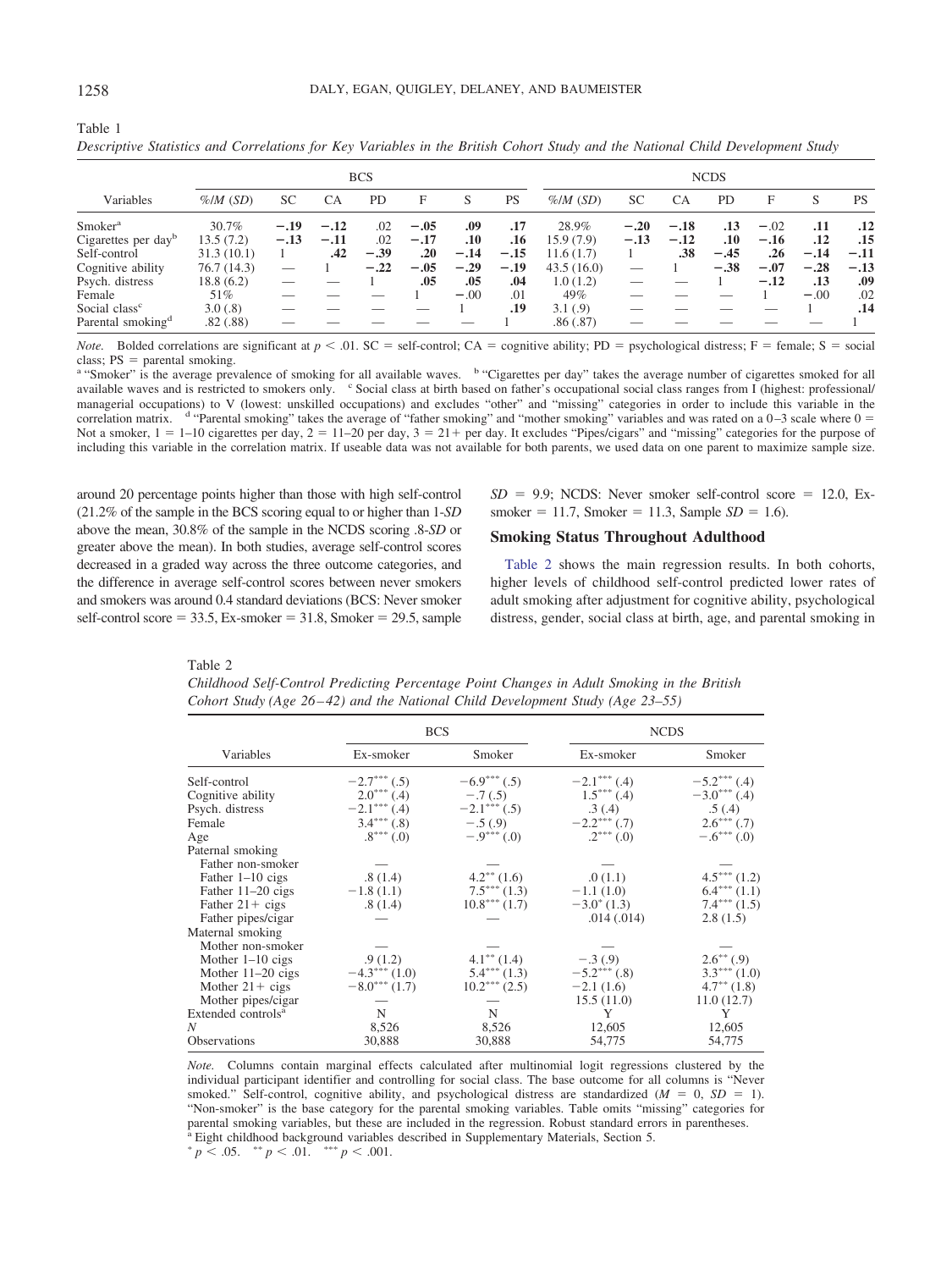both cohorts, as well as the extended set of controls in the NCDS. The marginal effects reported can be interpreted as predicted percentage point differences in the outcome smoking category relative to the base outcome of being a "never smoker."

Across ages 26 to 42 in the BCS, a 1-*SD* increase in childhood self-control predicted a 2.7 percentage point lower probability of being an ex-smoker, and a 6.9 point lower probability of being a smoker. Similarly, in the NCDS, across ages 23 to 55, a 1-*SD* increase in self-control predicted a 2.1 percentage point lower probability of being an ex-smoker, and a 5.2 point lower probability of being a smoker. On average across both cohorts and across all study waves, our fully adjusted regression models predicted 36.5% of those with low self-control (1-*SD* below the average) to be smokers compared to 24.6% of those with high self-control  $(+1$ -*SD* in BCS,  $+0.8$ -*SD* in NCDS). In additional analyses, not shown here, we found that high self-control was predictive of a low prevalence of smoking in each adult wave in each cohort.

The magnitude of association between childhood self-control and smoking was strikingly large compared to the effect of other covariates. On average across both cohorts the decrease in smoking from a 1-*SD* increase in self-control was similar to the effect of a 3-*SD* increase in cognitive ability, and the effect of moving from high to low self-control  $(+1$ -*SD* in BCS/ $+0.8$ -*SD* in NCDS to  $-1$ -*SD*) on smoking (13.8 percentage point greater probability in the BCS, 9.7 points in the NCDS) was comparable to the effect of moving from having two non-smoking parents to having two parents who each smoked 11–20 cigarettes per day (12.9 point greater probability of smoking in the BCS, 9.7 points in the NCDS).

The robustness tests conducted in both studies, available in the Supplementary Materials, Section 6, found that self-control remained an important predictor of smoking behavior even after adjusting for hyperactivity levels, conduct problems, and conscientiousness (controlling for these traits reduced the self-control coefficients by approximately 10% on average across both studies).

Across both studies, higher self-control also predicted a reduction in the average number of cigarettes smoked daily (BCS:  $b = -0.330$ ,  $SE = 0.146, p < .05$ ; NCDS:  $b = -0.279, SE = 0.123, p < .05$ ), as shown in the Supplementary Materials, Section 7. The magnitude of this effect was modest: Across both studies and all waves, cohort members with low self-control were predicted to smoke around 0.6 more cigarettes per day compared to those with high self-control.

# **Adolescent Smoking**

At age 16, 24.4% / 34.6% of the eligible sample in the BCS/NCDS reported smoking 1 or more cigarettes per week, and 12.7% / 21.3% reported smoking more than 20 cigarettes per week. Higher childhood self-control predicted lower smoking levels at age 16 in OLS regres $sions (BCS: b = -0.233, SE = 0.028, p < .001; NCDS: b = -0.404,$  $SE = 0.019$ ,  $p < .001$ ), and adolescent smoking was a strong predictor of being a smoker in adulthood (BCS:  $b = 0.185$ ,  $SE =$  $0.026, p < .001$ ; NCDS:  $b = 0.176, SE = 0.015, p < .001$ ), providing initial support for our prediction that adolescent smoking might explain the association between early self-control and adult smoking. Formal mediation analysis confirmed this prediction, as shown in [Table 3.](#page-5-0) In the BCS/NCDS, 48.5% / 64.9% of the association between self-control and smoking was explained by differences in adolescent smoking. Decomposing this average mediation effect revealed large indirect effects of heavy adolescent smoking; smoking more than 40 cigarettes per week at age 16 explained 30.9% ( $p < .001$ ) of the association between self-control and adult smoking in the BCS and 34.4% ( $p < .001$ ) in the NCDS.

#### <span id="page-5-0"></span>Table 3

*Decomposition of the Total Effect of Childhood Self-Control on Adult Smoking Via the Indirect Effect of Adolescent Smoking Initiation in the British Cohort Study (Age 26 – 42) and the National Child Development Study (Age 23–55)*

|                          | <b>BCS</b>       |           | <b>NCDS</b>      |           |  |  |
|--------------------------|------------------|-----------|------------------|-----------|--|--|
|                          | Coefficient (SE) | $p$ value | Coefficient (SE) | $p$ value |  |  |
| Total effect             | $-.561(.060)$    | < 0.001   | $-.559(.038)$    | < 0.001   |  |  |
| Direct effect            | $-.289(.057)$    | < 0.001   | $-.197(.038)$    | < 0.001   |  |  |
| Indirect effect          | $-.272(.052)$    | < 0.001   | $-.362(.031)$    | < 0.001   |  |  |
|                          | <b>BCS</b>       |           | <b>NCDS</b>      |           |  |  |
|                          | Mediation effect | $p$ value | Mediation effect | $p$ value |  |  |
| Cigs. per week at age 16 |                  |           |                  |           |  |  |
| None                     |                  |           |                  |           |  |  |
| 1                        | $.7\%$           | .65       | 1.6%             | .06       |  |  |
| $2 - 10$                 | $6.0\%$          | .06       | 2.6%             | .09       |  |  |
| $11 - 20$                | $6.1\%$          | .08       | 7.7%             | < 0.001   |  |  |
| $21 - 40$                | 4.8%             | .41       | 18.6%            | < 0.001   |  |  |
| $41+$                    | 30.9%            | < 0.001   | 34.4%            | < 0.001   |  |  |
| Total mediation effect   | 48.5%            | < 0.001   | 64.9%            | < 0.001   |  |  |
| N                        | 3,683            |           | 9,553            |           |  |  |
| <b>Observations</b>      | 14,645           |           | 42,490           |           |  |  |

*Note.* Mediation analyses are clustered by individual participant identifier and control for age, gender, cognitive ability, psychological distress, parental social class, and parental smoking habits. Top part of table presents multinomial logit coefficients produced using the *khb* method. Bottom part of table presents mediation effect of childhood self-control on adult smoking by levels of adolescent smoking intensity.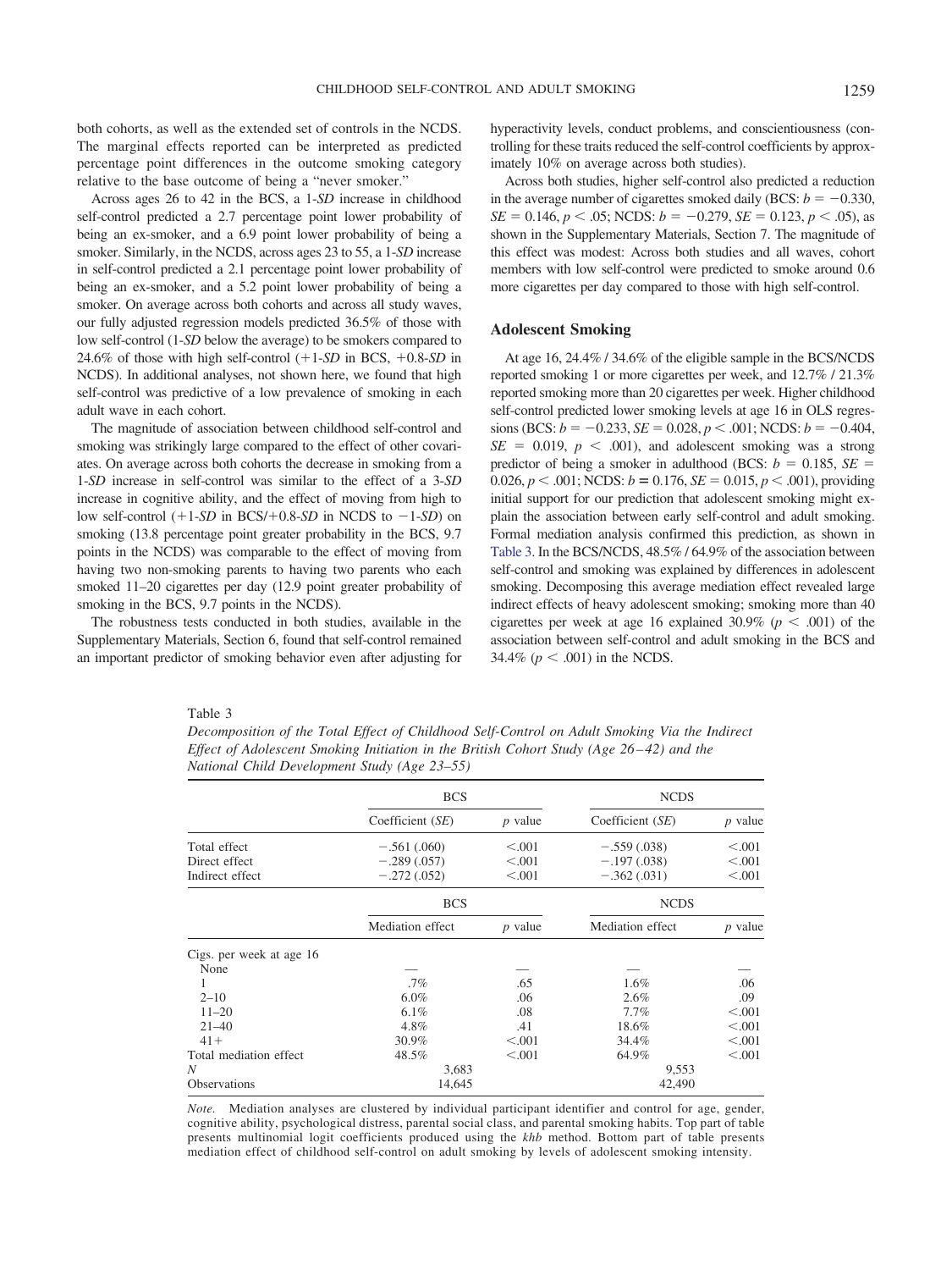#### <span id="page-6-0"></span>Table 4

*Childhood Self-Control Predicting Percentage Point Changes in Adult Smoking Initiation, Relapse, and Cessation in the British Cohort Study (Ages 26 – 42) and the National Child Development Study (Ages 23–55)*

|                                                |                     | <b>BCS</b>              |                | <b>NCDS</b>     |                 |                 |  |  |
|------------------------------------------------|---------------------|-------------------------|----------------|-----------------|-----------------|-----------------|--|--|
| Model                                          | Initiation          | Relapse                 | Cessation      | Initiation      | Relapse         | Cessation       |  |  |
| Self-control<br>Extended controls <sup>a</sup> | $-1.5***(0.3)$<br>N | $-1.5^{\ast}$ (.8)<br>N | .8(0.7)<br>N   | $-.8^{**}(.3)$  | $-.2(.4)$       | $1.2^*$ (.5)    |  |  |
| Ν<br>Observations                              | 3.749<br>10,560     | 2,361<br>4.471          | 3,153<br>6,849 | 5.479<br>18.459 | 4.928<br>10.464 | 4,826<br>12.251 |  |  |

*Note.* Columns contain Probit marginal effects coefficients clustered by individual participant identifier and controlling for age, gender, cognitive ability, psychological distress, parental social class, and parental smoking habits. Self-control is standardized  $(M = 0, SD =$ 

<sup>a</sup> Eight childhood background variables described in Supplementary Materials, Section 5.

 $p < .05.$  \*\*  $p < .01.$  \*\*\*  $p < .001.$ 

# **Smoking Initiation, Relapse, and Cessation in Adulthood**

Higher self-control predicted a lower probability of smoking initiation in both studies (1.5 percentage point lower probability in BCS, 0.8 point lower probability in NCDS), as shown in [Table 4.](#page-6-0) The results for relapse were mixed; higher self-control predicted a lower chance of relapse in the BCS (1.5 percentage points), but this association was not significant in the NCDS. Conversely higher self-control predicted a higher chance of cessation in the NCDS (1.2 points), but this association was not significant in the BCS. Thus, the data suggest that better self-control helps adults avoid starting to smoke, and may help adults who have taken up smoking to quit and to refrain from smoking again after they have quit.

# **Discussion**

Childhood self-control was strongly predictive of adult smoking over four decades in two large population-based birth cohorts with over 21,000 participants. Children with low self-control had substantially higher rates of smoking, even decades later at age 55. The predictive strength of self-control exceeded that of cognitive ability and psychological distress, and could not be accounted for by these factors or other established predictors of smoking such as social class and parental smoking. This association was found in the 1970 BCS and 1958 NCDS birth cohorts and remained stable as the samples aged from young adulthood to midlife. To our knowledge, this is the first study to demonstrate the predictive power of childhood self-control in forecasting the emergence and maintenance of adult smoking levels using national data.

These findings underscore the influential role of childhood self-control in shaping the onset and progression of substance use [\(Mischel, Shoda, & Rodriguez, 1989;](#page-8-26) [Moffitt et al., 2011\)](#page-8-3). In both cohorts examined, teachers rated children on whether they could manage their attention rather than become distracted, and persist to complete long-lasting tasks rather than give up easily. In the NCDS, teachers also indicated whether children tended to adhere to rules, misbehave, or act carelessly. Taken together these behaviors are indicative of the capacity for self-control. Attentional control underlies the ability to suppress a dominant response to allow a subdominant response to be executed, a process that

typifies self-control, as does the ability to inhibit impulsive behavior when doing so is situationally appropriate [\(Diamond, 2013\)](#page-8-27). In both studies, it appears these inhibitory and attentional control capabilities stretched far beyond classroom behavior to shape how susceptible children were to the temptation of cigarettes throughout their lives.

It is well-established that the majority of smokers initiate their habit in their teens and that earlier smoking initiation predicts longer periods of smoking. Accordingly, our mediation analyses revealed that poor childhood self-control tended to precede adolescent tobacco use, which then led to adult smoking. This finding was remarkably consistent across both cohorts and was driven by those who smoked heavily in adolescence. These findings support previous research suggesting that children low in self-control may be particularly vulnerable to the temptation of tobacco products in adolescence [\(Audrain-McGovern et al., 2006;](#page-7-1) [Wills et al., 2010\)](#page-9-6), with potentially profound long-term effects, such as persistent smoking into midlife and tobacco-related health problems [\(Lipkus](#page-8-14) [et al., 1994;](#page-8-14) [Welch & Poulton, 2009\)](#page-9-5).

Although the current research highlighted the importance of adolescent smoking as a key path to later smoking, many children successfully avoided taking up smoking in their teenage years only to become smokers as adults. We therefore sought to capitalize on the multiwave nature of the cohort study data to shed further light on how self-control may shape patterns of smoking across adulthood. We found that less self-controlled children who had never smoked by early adulthood remained more likely to become smokers in both cohorts, suggesting that low childhood self-control is a basis for lifelong vulnerability to becoming a smoker. Ex-smokers were more likely to relapse to become smokers if they had low childhood self-control, albeit only in the BCS cohort. Conversely, smokers had a higher rate of smoking cessation in adulthood if they had high childhood self-control in the NCDS cohort. These results imply that self-control may represent a common psychological process underlying each stage of smoking behavior, from initiation, to cessation, to relapse, which together shape population smoking levels.

#### **Strengths and Limitations**

Our study has important strengths. We found a robust and replicable association between self-control and adult smoking across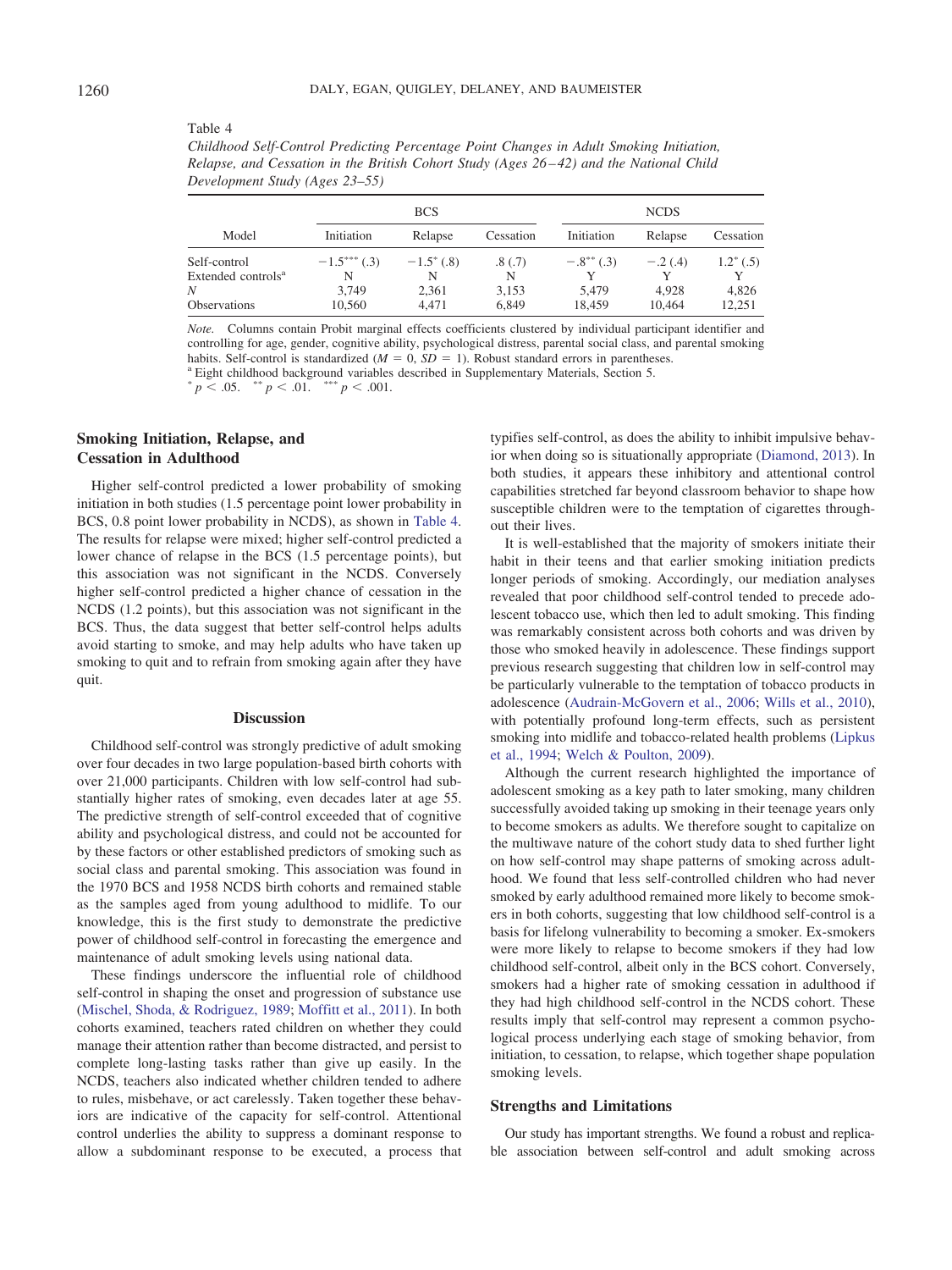follow-up periods spanning 44 years in two large population-based cohort studies. Smoking rates in both samples closely tracked national U.K. rates, supporting the generalizability of the study findings. The rich data available on adolescent smoking habits allowed us to examine how early smoking operated as a pathway between childhood self-control and adult smoking. In the BCS cohort, we could eliminate baseline smokers at age 10 to clarify that the direction of influence in this study was from self-control to subsequent smoking. In the NCDS, we could extend our regression analyses to include a broader set of background covariates (e.g., household size, family difficulties, child health).

The current research was limited in several respects. We used self-control scales that have not been fully validated, and that focused chiefly on forms of self-control unrelated to appetitive control. Even so, these measures correlate strongly  $(r > .7, r > .8)$ adjusted for measurement error) with contemporary, fully validated self-control scales [\(Daly et al., 2015;](#page-8-21) [Tangney et al., 2004;](#page-9-11) [Tsukayama et al., 2013\)](#page-9-12). Future studies could incorporate such recent measures to assess parent and child ratings of self-control and supplement these with observer ratings and behavioral measures to reduce measurement error. We speculate that future replication studies using a more comprehensive account of selfcontrol may reveal even stronger associations with smoking.

Our data are longitudinal but nonetheless correlational, and so it is difficult to assert that low childhood self-control causes subsequent smoking. Our supplementary regression analyses showed that the specific contribution of the self-control measures could not be attributed to child conduct problems, hyperactivity, or adolescent conscientiousness - constructs that overlap conceptually with self-control and that reliably predict smoking (e.g., [Lynskey &](#page-8-17) [Fergusson, 1995;](#page-8-17) [Pluess & Bartley, 2015\)](#page-9-3). Taken together, these findings suggest that early self-control is not likely to be acting as a proxy for individual differences in other related traits, although further work is needed to precisely single out the contribution of self-control to adult smoking.

The extent to which our findings are consistent across time periods and countries remains unclear. The strikingly similar results in both the BCS and NCDS cohorts, and the persistence of self-control in predicting smoking over time, suggest these linkages are time invariant. However, it is possible that recent global trends towards more stringent tobacco control legislation could have attenuated the impact of self-control. For example, previous research has shown that the introduction of a workplace smoking ban and large tax increases on tobacco have led to a reduction in heavy smoking among those with low self-control, the group typically most affected by immediate environmental contingencies [\(Daly, Delaney, & Baumeister, 2015\)](#page-8-21). Further research is needed to decipher whether such measures can help break the link between low childhood self-control and smoking.

# **Conclusions**

Having good self-control by age 10–11 appears to form a powerful basis for avoiding tobacco use for many decades thereafter—indeed, as far as we can tell, throughout life. In contrast, children who lack self-control in the classroom tend to take up smoking in adolescence at higher rates than other children and continue to have an elevated risk of smoking for many decades. They smoke more, quit less often and less effectively, and relapse

at higher rates than their more self-controlled peers when they do quit. Although our findings point to adolescence as a particularly important period when smoking habits may become established, those with low self-control who make it through adolescence without smoking are still more vulnerable to taking up smoking later on in adulthood.

It has long been thought that preventing children from taking up smoking can have lasting benefits. The public policy issue is therefore how to accomplish that. Many efforts focus on educating children about the dangers of smoking. The present findings suggested that these approaches may profitably be augmented by a quite different approach; namely, increasing general self-control. Although the present data do not speak to the viability of increasing children's self-control, other work has explored ways of doing that [\(Diamond, 2012\)](#page-8-28). Insofar as self-control is a domain-general capability (e.g., [Muraven & Baumeister, 2000\)](#page-8-29), improving it in any domain is likely to carry over into improved ability to avoid smoking.

Although early life may represent the most developmentally appropriate period for self-control training, there is also evidence that such training could also produce reductions in smoking and increases in smoking cessation in adulthood [\(Muraven, 2010;](#page-8-16) [Oaten & Cheng, 2006\)](#page-8-30). Smoking prevention interventions could be targeted at children or adolescents with low self-control, or they could be administered more broadly, with a strong focus on promoting self-control strategies so that those who need the most help will derive the most benefit (e.g., [Brody, Kogan, Chen, & Murray,](#page-8-31) [2008;](#page-8-31) [Chapman, Hampson, & Clarkin, 2014\)](#page-8-32).

The findings of the current study suggest that integrating selfcontrol into adolescent smoking prevention initiatives could produce lifelong health benefits. Prior work has indicated that raising a child with high self-control will improve his or her grades in school, educational attainment, employment prospects, popularity, quality of relationships, and mental and physical health [\(Daly et](#page-8-21) [al., 2015;](#page-8-21) [Mischel et al., 1989;](#page-8-26) [Moffitt et al., 2011;](#page-8-3) [Tangney et al.,](#page-9-11) [2004\)](#page-9-11). To that already formidable list we can add: not smoking along with the diverse health and other benefits that nonsmokers enjoy.

#### **References**

- <span id="page-7-0"></span>Audrain-McGovern, J., Rodriguez, D., Epstein, L. H., Cuevas, J., Rodgers, K., & Wileyto, E. P. (2009). Does delay discounting play an etiological role in smoking or is it a consequence of smoking? *Drug and Alcohol Dependence, 103,* 99–106. [http://dx.doi.org/10.1016/j.drugalcdep.2008](http://dx.doi.org/10.1016/j.drugalcdep.2008.12.019) [.12.019](http://dx.doi.org/10.1016/j.drugalcdep.2008.12.019)
- <span id="page-7-1"></span>Audrain-McGovern, J., Rodriguez, D., Tercyak, K. P., Neuner, G., & Moss, H. B. (2006). The impact of self-control indices on peer smoking and adolescent smoking progression. *Journal of Pediatric Psychology, 31,* 139–151. <http://dx.doi.org/10.1093/jpepsy/jsi079>
- <span id="page-7-4"></span>Bloom, E. L., Matsko, S. V., & Cimino, C. R. (2014). The relationship between cigarette smoking and impulsivity: A review of personality, behavioral and neurobiological assessment. *Addiction Research & Theory, 22,* 386–397. <http://dx.doi.org/10.3109/16066359.2013.867432>
- <span id="page-7-2"></span>Bogg, T., & Roberts, B. W. (2004). Conscientiousness and health-related behaviors: A meta-analysis of the leading behavioral contributors to mortality. *Psychological Bulletin, 130,* 887–919. [http://dx.doi.org/10](http://dx.doi.org/10.1037/0033-2909.130.6.887) [.1037/0033-2909.130.6.887](http://dx.doi.org/10.1037/0033-2909.130.6.887)
- <span id="page-7-3"></span>Bricker, J. B., Peterson, A. V., Jr., Leroux, B. G., Andersen, M. R., Rajan, K. B., & Sarason, I. G. (2006). Prospective prediction of children's smoking transitions: Role of parents' and older siblings' smoking. *Ad-*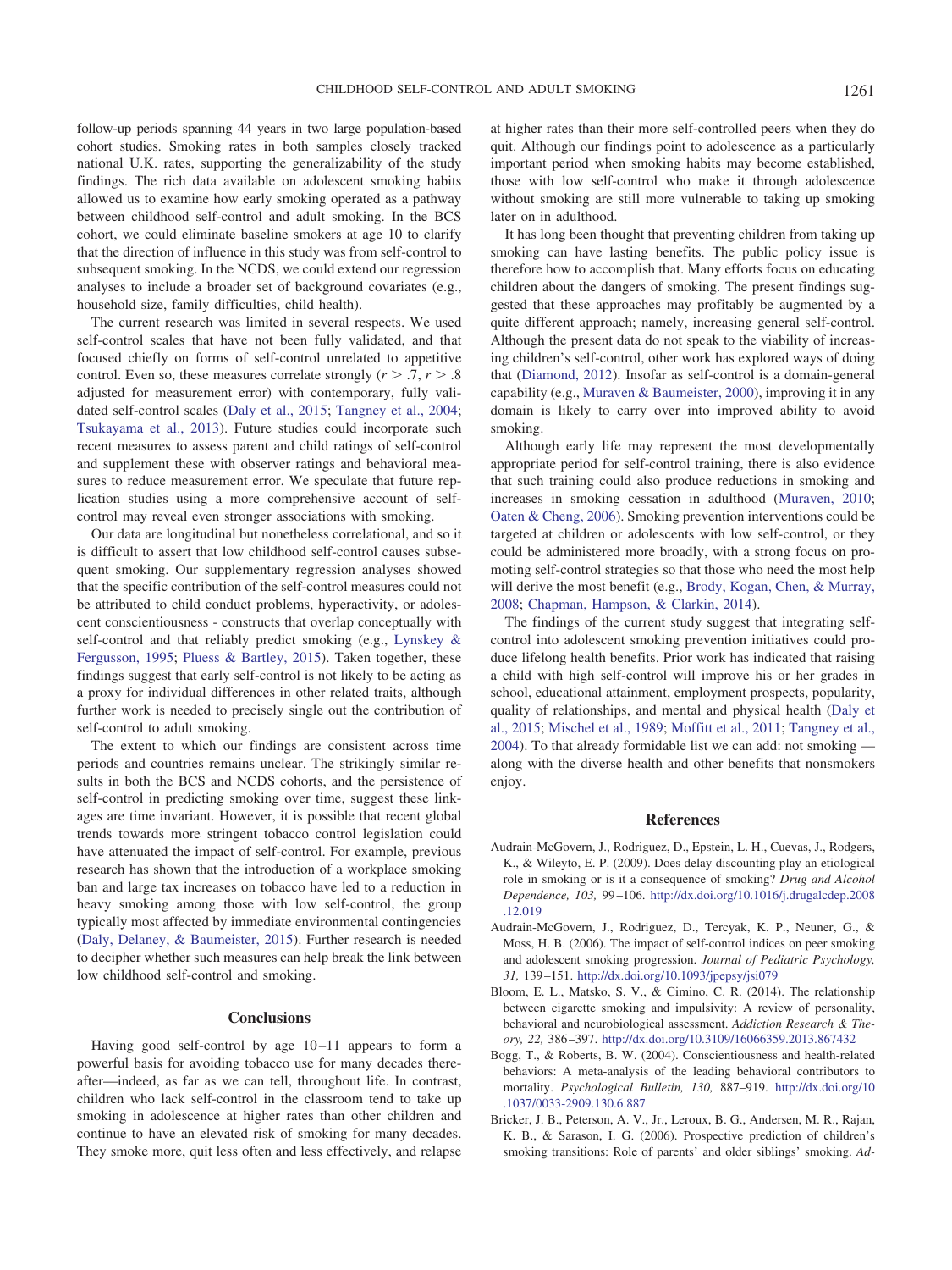*diction, 101,* 128–136. [http://dx.doi.org/10.1111/j.1360-0443.2005](http://dx.doi.org/10.1111/j.1360-0443.2005.01297.x) [.01297.x](http://dx.doi.org/10.1111/j.1360-0443.2005.01297.x)

- <span id="page-8-31"></span>Brody, G. H., Kogan, S. M., Chen, Y. F., & Murry, V. M. (2008). Long-term effects of the strong African American Families Program on youths' conduct problems. *Journal of Adolescent Health, 43,* 474–481. <http://dx.doi.org/10.1016/j.jadohealth.2008.04.016>
- <span id="page-8-32"></span>Chapman, B. P., Hampson, S., & Clarkin, J. (2014). Personality-informed interventions for healthy aging: Conclusions from a National Institute on Aging work group. *Developmental Psychology, 50,* 1426–1441. [http://](http://dx.doi.org/10.1037/a0034135) [dx.doi.org/10.1037/a0034135](http://dx.doi.org/10.1037/a0034135)
- <span id="page-8-18"></span>Conners, C. K. (1969). A teacher rating scale for use in drug studies with children. *The American Journal of Psychiatry, 126,* 884–888. [http://dx](http://dx.doi.org/10.1176/ajp.126.6.884) [.doi.org/10.1176/ajp.126.6.884](http://dx.doi.org/10.1176/ajp.126.6.884)
- <span id="page-8-9"></span>Costa, P. T., Jr., Weiss, A., Duberstein, P. R., Friedman, B., & Siegler, I. C. (2014). Personality facets and all-cause mortality among Medicare patients aged 66 to 102 years: A follow-on study of Weiss and Costa (2005). *Psychosomatic Medicine, 76,* 370–378. [http://dx.doi.org/10](http://dx.doi.org/10.1097/PSY.0000000000000070) [.1097/PSY.0000000000000070](http://dx.doi.org/10.1097/PSY.0000000000000070)
- <span id="page-8-21"></span>Daly, M., Delaney, L., & Baumeister, R. F. (2015). Self-control, future orientation, smoking, and the impact of Dutch tobacco control measures. *Addictive Behaviors Reports, 1,* 89–96. [http://dx.doi.org/10.1016/j.abrep](http://dx.doi.org/10.1016/j.abrep.2015.07.002) [.2015.07.002](http://dx.doi.org/10.1016/j.abrep.2015.07.002)
- <span id="page-8-20"></span>Daly, M., Delaney, L., Egan, M., & Baumeister, R. F. (2015). Childhood self-control and unemployment throughout the life span: Evidence from two British cohort studies. *Psychological Science, 26,* 709–723. [http://](http://dx.doi.org/10.1177/0956797615569001) [dx.doi.org/10.1177/0956797615569001](http://dx.doi.org/10.1177/0956797615569001)
- <span id="page-8-4"></span>deBlois, M. E., & Kubzansky, L. D. (2015). Childhood self-regulatory skills predict adolescent smoking behavior. *Psychology, Health & Medicine*. Advance online publication. [http://dx.doi.org/10.1080/13548506](http://dx.doi.org/10.1080/13548506.2015.1077261) [.2015.1077261](http://dx.doi.org/10.1080/13548506.2015.1077261)
- <span id="page-8-0"></span>de Ridder, D. T. D., Lensvelt-Mulders, G., Finkenauer, C., Stok, F. M., & Baumeister, R. F. (2012). Taking stock of self-control: A meta-analysis of how trait self-control relates to a wide range of behaviors. *Personality and Social Psychology Review, 16,* 76–99. [http://dx.doi.org/10.1177/](http://dx.doi.org/10.1177/1088868311418749) [1088868311418749](http://dx.doi.org/10.1177/1088868311418749)
- <span id="page-8-11"></span>de Winter, A. F., Visser, L., Verhulst, F. C., Vollebergh, W. A. M., & Reijneveld, S. A. (2016). Longitudinal patterns and predictors of multiple health risk behaviors among adolescents: The TRAILS study. *Preventive Medicine, 84,* 76–82. [http://dx.doi.org/10.1016/j.ypmed](http://dx.doi.org/10.1016/j.ypmed.2015.11.028) [.2015.11.028](http://dx.doi.org/10.1016/j.ypmed.2015.11.028)
- <span id="page-8-28"></span>Diamond, A. (2012). Activities and programs that improve children's executive functions. *Current Directions in Psychological Science, 21,* 335–341. <http://dx.doi.org/10.1177/0963721412453722>
- <span id="page-8-27"></span>Diamond, A. (2013). Executive functions. *Annual Review of Psychology, 64,* 135–168. <http://dx.doi.org/10.1146/annurev-psych-113011-143750>
- <span id="page-8-1"></span>Duckworth, A. L. (2011). The significance of self-control. *Proceedings of the National Academy of Sciences, USA of the United States of America, 108,* 2639–2640. <http://dx.doi.org/10.1073/pnas.1019725108>
- <span id="page-8-23"></span>Egan, M., Daly, M., & Delaney, L. (2015). Childhood psychological distress and youth unemployment: Evidence from two British cohort studies. *Social Science & Medicine, 124,* 11–17. [http://dx.doi.org/10](http://dx.doi.org/10.1016/j.socscimed.2014.11.023) [.1016/j.socscimed.2014.11.023](http://dx.doi.org/10.1016/j.socscimed.2014.11.023)
- <span id="page-8-8"></span>Eisenberg, N., Duckworth, A. L., Spinrad, T. L., & Valiente, C. (2014). Conscientiousness: Origins in childhood? *Developmental Psychology, 50,* 1331–1349.
- <span id="page-8-22"></span>Elliott, C., Murray, D., & Pearson, L. (1978). *British Ability Scales*. Windsor, England: National Foundation for Educational Research.
- <span id="page-8-19"></span>Hagger, M. S., Wood, C., Stiff, C., & Chatzisarantis, N. L. D. (2010). Ego depletion and the strength model of self-control: A meta-analysis. *Psychological Bulletin, 136,* 495–525. <http://dx.doi.org/10.1037/a0019486>
- <span id="page-8-10"></span>Hampson, S. E., Edmonds, G. W., Barckley, M., Goldberg, L. R., Dubanoski, J. P., & Hillier, T. A. (2016). A Big Five approach to self-regulation: Personality traits and health trajectories in the Hawaii longitudinal study of personality and health. *Psychology, Health &*

*Medicine, 21,* 152–162. [http://dx.doi.org/10.1080/13548506.2015](http://dx.doi.org/10.1080/13548506.2015.1061676) [.1061676](http://dx.doi.org/10.1080/13548506.2015.1061676)

- <span id="page-8-6"></span>Hampson, S. E., Edmonds, G. W., Goldberg, L. R., Dubanoski, J. P., & Hillier, T. A. (2015). A life-span behavioral mechanism relating childhood conscientiousness to adult clinical health. *Health Psychology, 34,* 887–895. <http://dx.doi.org/10.1037/hea0000209>
- <span id="page-8-7"></span>Hampson, S. E., Goldberg, L. R., Vogt, T. M., & Dubanoski, J. P. (2007). Mechanisms by which childhood personality traits influence adult health status: Educational attainment and healthy behaviors. *Health Psychology, 26,* 121–125. <http://dx.doi.org/10.1037/0278-6133.26.1.121>
- <span id="page-8-5"></span>Hiscock, R., Bauld, L., Amos, A., Fidler, J. A., & Munafò, M. (2012). Socioeconomic status and smoking: A review. *Annals of the New York Academy of Sciences, 1248,* 107–123. [http://dx.doi.org/10.1111/j.1749-](http://dx.doi.org/10.1111/j.1749-6632.2011.06202.x) [6632.2011.06202.x](http://dx.doi.org/10.1111/j.1749-6632.2011.06202.x)
- <span id="page-8-15"></span>Ida, T., Goto, R., Takahashi, Y., & Nishimura, S. (2011). Can economicpsychological parameters predict successful smoking cessation? *Journal of Socio-Economics, 40,* 285–295. [http://dx.doi.org/10.1016/j.socec](http://dx.doi.org/10.1016/j.socec.2011.01.005) [.2011.01.005](http://dx.doi.org/10.1016/j.socec.2011.01.005)
- <span id="page-8-25"></span>Karlson, K. B., Holm, A., & Breen, R. (2012). Comparing regression coefficients between same-sample nested models using logit and probit: A new method. *Sociological Methodology, 42,* 286–313. [http://dx.doi](http://dx.doi.org/10.1177/0081175012444861) [.org/10.1177/0081175012444861](http://dx.doi.org/10.1177/0081175012444861)
- <span id="page-8-12"></span>King, K. M., Fleming, C. B., Monahan, K. C., & Catalano, R. F. (2011). Changes in self-control problems and attention problems during middle school predict alcohol, tobacco, and marijuana use during high school. *Psychology of Addictive Behaviors, 25,* 69–79. [http://dx.doi.org/10](http://dx.doi.org/10.1037/a0021958) [.1037/a0021958](http://dx.doi.org/10.1037/a0021958)
- <span id="page-8-13"></span>Lee, C. T., McClernon, F. J., Kollins, S. H., Prybol, K., & Fuemmeler, B. F. (2013). Childhood economic strains in predicting substance use in emerging adulthood: Mediation effects of youth self-control and parenting practices. *Journal of Pediatric Psychology, 38,* 1130–1143. [http://](http://dx.doi.org/10.1093/jpepsy/jst056) [dx.doi.org/10.1093/jpepsy/jst056](http://dx.doi.org/10.1093/jpepsy/jst056)
- <span id="page-8-14"></span>Lipkus, I. M., Barefoot, J. C., Williams, R. B., & Siegler, I. C. (1994). Personality measures as predictors of smoking initiation and cessation in the UNC Alumni Heart Study. *Health Psychology, 13,* 149–155. [http://](http://dx.doi.org/10.1037/0278-6133.13.2.149) [dx.doi.org/10.1037/0278-6133.13.2.149](http://dx.doi.org/10.1037/0278-6133.13.2.149)
- <span id="page-8-24"></span>Long, J. S., & Freese, J. (2014). *Regression models for categorical dependent variables in stata* (3rd ed.). College Station, TX: Stata Press.
- <span id="page-8-17"></span>Lynskey, M. T., & Fergusson, D. M. (1995). Childhood conduct problems, attention deficit behaviors, and adolescent alcohol, tobacco, and illicit drug use. *Journal of Abnormal Child Psychology, 23,* 281–302. [http://](http://dx.doi.org/10.1007/BF01447558) [dx.doi.org/10.1007/BF01447558](http://dx.doi.org/10.1007/BF01447558)
- <span id="page-8-2"></span>MacKillop, J., Amlung, M. T., Few, L. R., Ray, L. A., Sweet, L. H., & Munafò, M. R. (2011). Delayed reward discounting and addictive behavior: A meta-analysis. *Psychopharmacology, 216,* 305–321. [http://dx](http://dx.doi.org/10.1007/s00213-011-2229-0) [.doi.org/10.1007/s00213-011-2229-0](http://dx.doi.org/10.1007/s00213-011-2229-0)
- <span id="page-8-26"></span>Mischel, W., Shoda, Y., & Rodriguez, M. I. (1989). Delay of gratification in children. *Science, 244,* 933–938. [http://dx.doi.org/10.1126/science](http://dx.doi.org/10.1126/science.2658056) [.2658056](http://dx.doi.org/10.1126/science.2658056)
- <span id="page-8-3"></span>Moffitt, T. E., Arsenault, L., Belsky, D., Dickson, N., Hancox, R. J., Harrington, H., . . . Caspi, A. (2011). A gradient of childhood selfcontrol predicts health, wealth, and public safety. *Proceedings of the National Academy of Sciences of the United States of America, 108,* 2693–2698.
- <span id="page-8-16"></span>Muraven, M. (2010). Practicing self-control lowers the risk of smoking lapse. *Psychology of Addictive Behaviors, 24,* 446–452. [http://dx.doi](http://dx.doi.org/10.1037/a0018545) [.org/10.1037/a0018545](http://dx.doi.org/10.1037/a0018545)
- <span id="page-8-29"></span>Muraven, M., & Baumeister, R. F. (2000). Self-regulation and depletion of limited resources: Does self-control resemble a muscle? *Psychological Bulletin, 126,* 247–259.
- <span id="page-8-30"></span>Oaten, M., & Cheng, K. (2006). Improved self-control: The benefits of a regular program of academic study. *Basic and Applied Social Psychology, 28,* 1–16. [http://dx.doi.org/10.1207/s15324834basp2801\\_1](http://dx.doi.org/10.1207/s15324834basp2801_1)